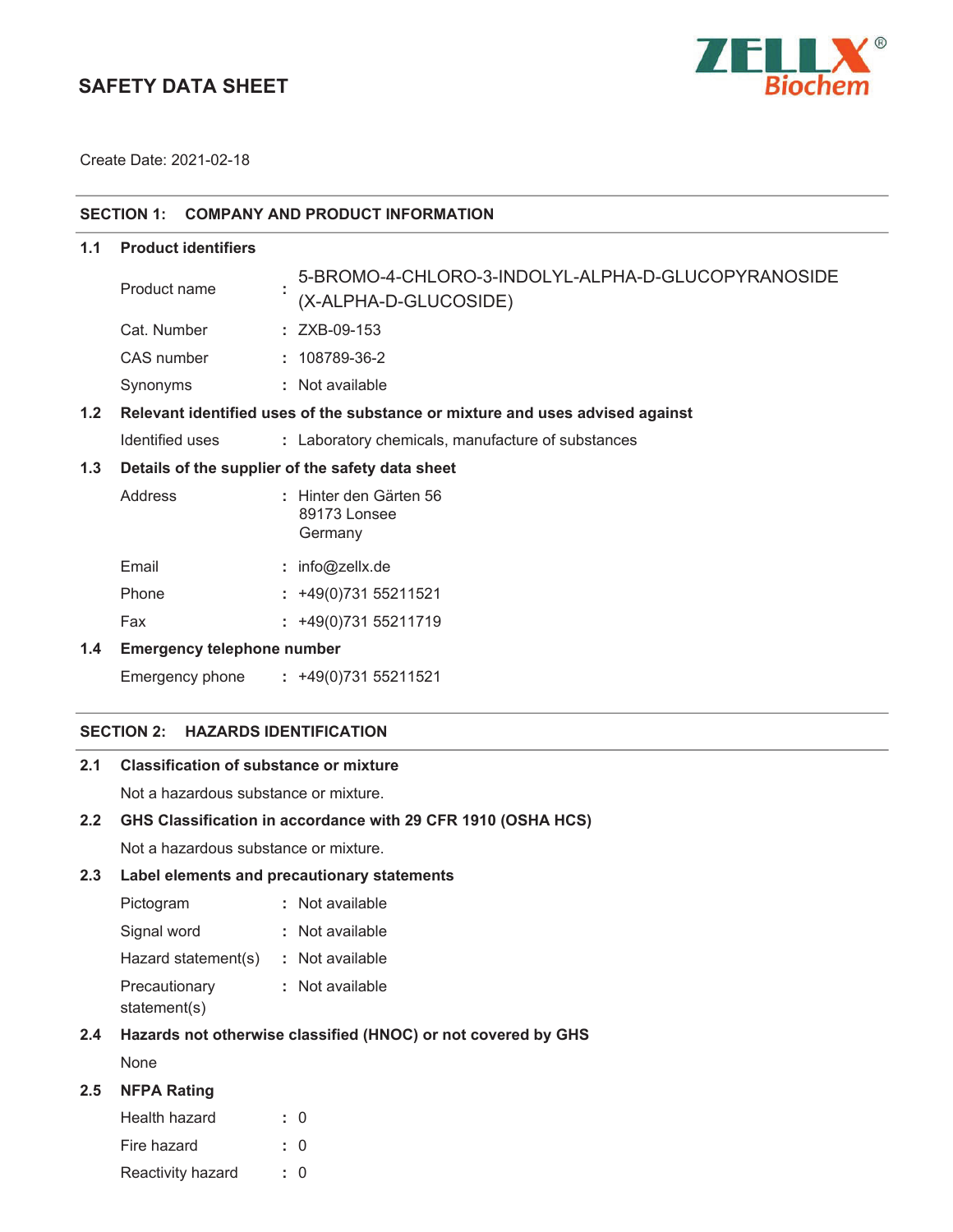### **2.6 HMIS Rating**

| Health hazard             | ח - |
|---------------------------|-----|
| Chronic health hazard : 0 |     |
| Reactivity hazard         | : ი |
| Flammability              | : ი |
| Physical hazard           |     |

### **SECTION 3: COMPOSITION/INFORMATION ON INGREDIENTS**

#### **3.1 Substances**

| Substance                                                                                            | CAS#        | EC#           | Concentration |
|------------------------------------------------------------------------------------------------------|-------------|---------------|---------------|
| 5-Bromo-4-chloro-3-indolyl alpha-D-glucopyranoside<br>M.F: $C_{14}H_{15}BrClNO6$<br>M.W: 408.63g/mol | 108789-36-2 | Not available | $< 98\%$      |

#### **3.2 Hazardous components & classification**

Not available

#### **SECTION 4: FIRST AID MEASURES**

#### **4.1 Description of first aid measures**

#### **In case of inhalation**

If breathed in, move person into fresh air. If not breathing, give artificial respiration.

#### **In case of skin contact**

Wash off with soap and plenty of water.

#### **In case of eye contact**

Flush eyes with water as a precaution.

#### **In case of ingestion**

Never give anything by mouth to an unconscious person. Rinse mouth with water.

#### **4.2 Most important symptoms and effects, both acute and delayed**

Not available

#### **4.3 Indication of any immediate medical attention and special treatment needed**

Not available

#### **SECTION 5: FIREFIGHTING MEASURES**

#### **5.1 Suitable extinguishing media**

Use water spray, alcohol-resistant foam, dry chemical or carbon dioxide.

### **5.2 Unsuitable extinguishing media**

Not available

### **5.3 Special hazards arising from the substance**

Carbon oxides, nitrogen oxides (NOx), Hydrogen chloride gas, Hydrogen bromide gas

### **5.4 Advice for firefighters**

Wear self contained breathing apparatus for fire fighting if necessary.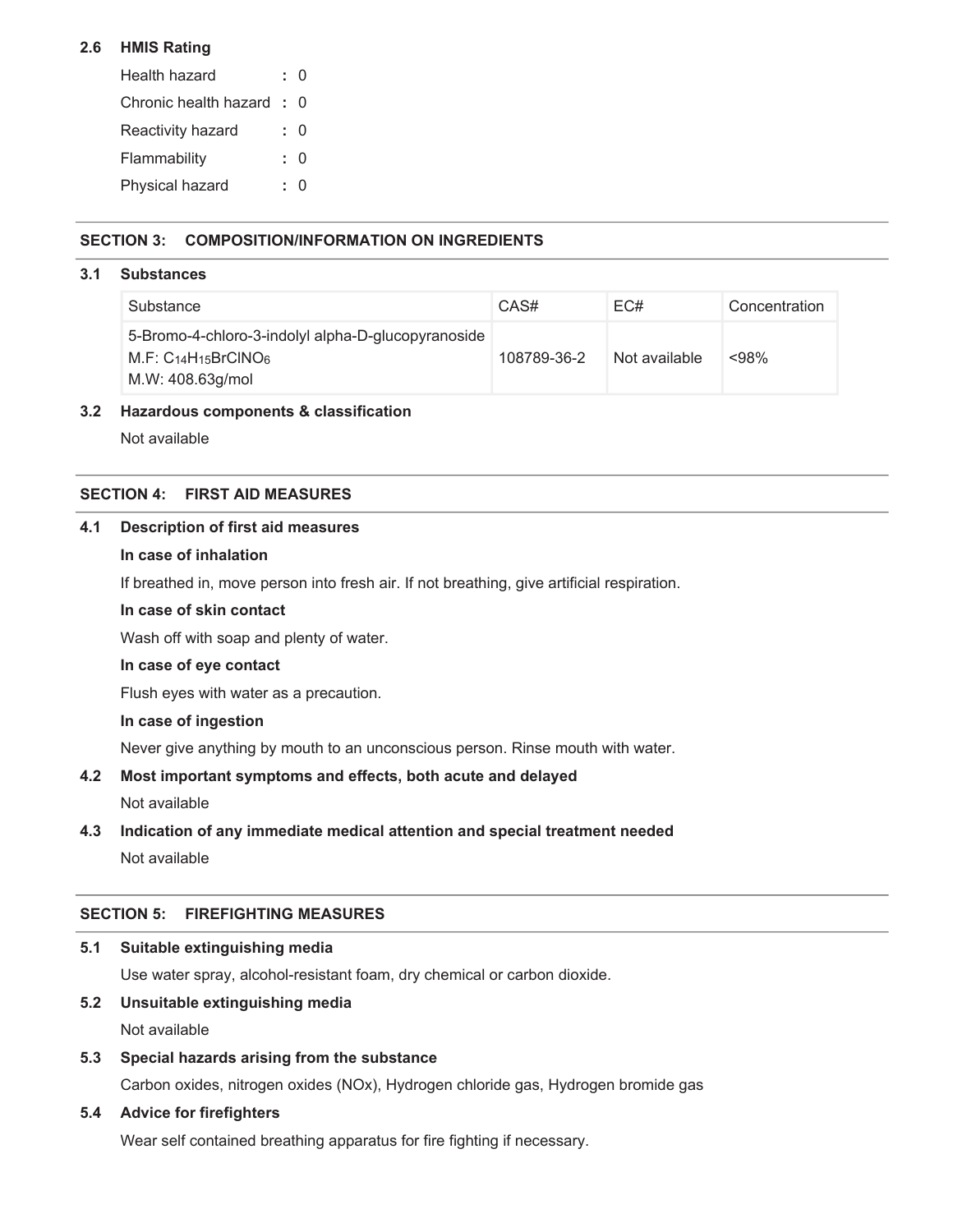### **SECTION 6: ACCIDENTAL RELEASE MEASURES**

## **6.1 Personal precautions, protective equipment and emergency procedures**

Avoid dust formation. Avoid breathing vapors, mist or gas. **For personal protection see section 8**

## **6.2 Environmental precautions**

Do not let product enter drains.

## **6.3 Methods and material for containment and cleaning up**

Sweep up and shovel. Keep in suitable, closed containers for disposal. **For proper disposal see section 13**

## **SECTION 7: HANDLING AND STORAGE**

## **7.1 Precautions for safe handling**

Thermal decomposition can lead to release of toxic/corrosive gases and vapors.

## **For precautions see section 2**

## **7.2 Conditions for safe storage, including any incompatibilities**

Storage conditions **:** Keep containers tightly closed in a dry, cool and well-ventilated place. Desiccate at -20 °C.

Incompatible materials **:** Not available

## **SECTION 8: EXPOSURE CONTROLS/PERSONAL PROTECTION**

## **8.1 Control parameters**

This product, as supplied, does not contain any hazardous materials with occupational exposure limits established by the region specific regulatory bodies.

## **8.2 Engineering controls**

Showers, Eyewash stations, Ventilation systems

## **8.3 Personal protective equipment**

| Eye/face protection                  | : Wear safety glasses with side shields (or goggles).                                                                                                                                                                                                                                                                                 |  |
|--------------------------------------|---------------------------------------------------------------------------------------------------------------------------------------------------------------------------------------------------------------------------------------------------------------------------------------------------------------------------------------|--|
| Skin protection                      | : Wear protective gloves and protective clothing.                                                                                                                                                                                                                                                                                     |  |
| Body protection                      | : Wear protective gloves and protective clothing.                                                                                                                                                                                                                                                                                     |  |
| Respiratory protection               | : If exposure limits are exceeded or irritation is experienced, NIOSH/MSHA<br>approved respiratory protection should be worn. Positive-pressure supplied air<br>respirators may be required for high airborne contaminant concentrations.<br>Respiratory protection must be provided in accordance with current local<br>regulations. |  |
| Control of environmental<br>exposure | : Do not let product enter drains.                                                                                                                                                                                                                                                                                                    |  |
| General hygiene<br>considerations    | : Handle in accordance with good industrial hygiene and safety practice.                                                                                                                                                                                                                                                              |  |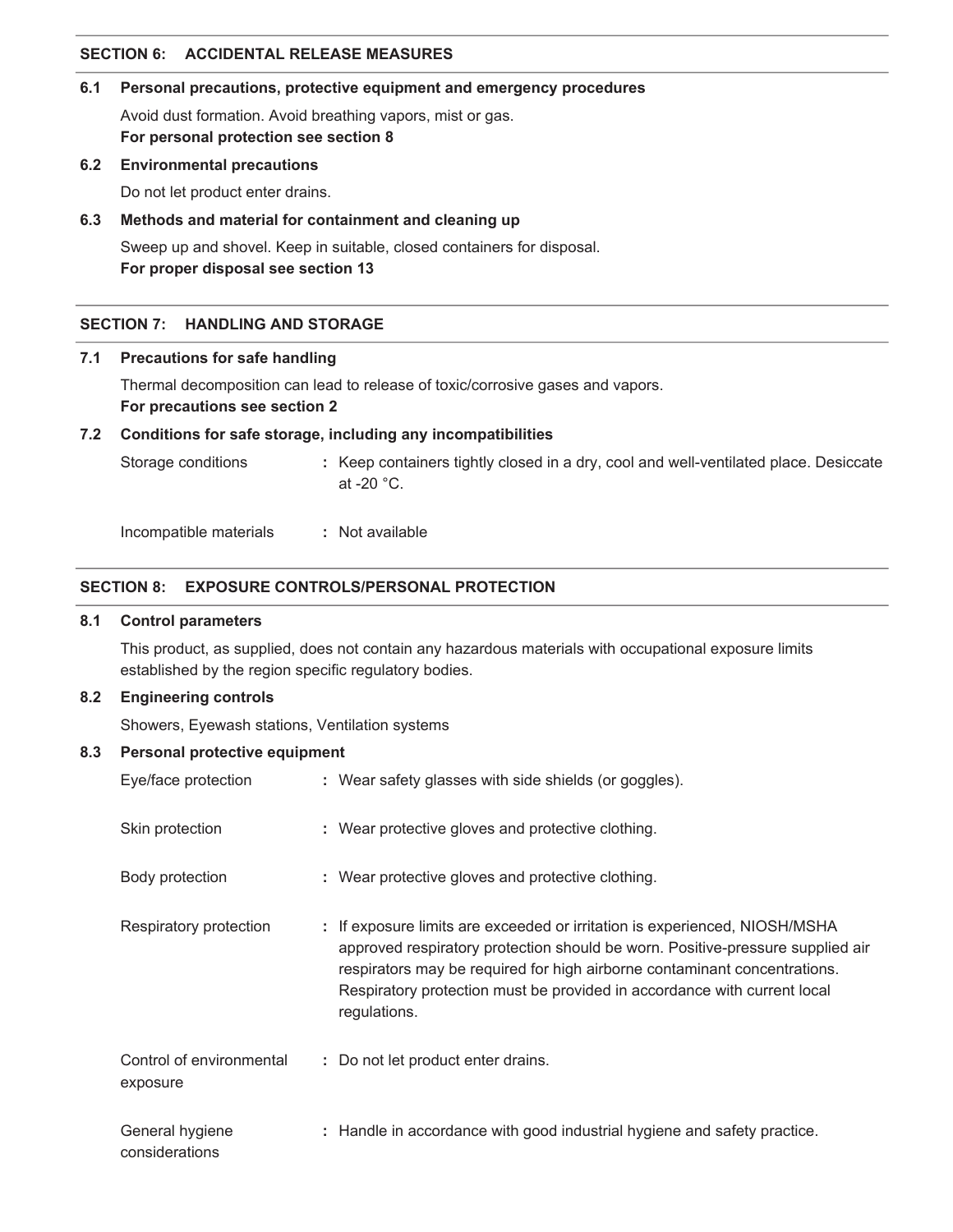#### **SECTION 9: PHYSICAL AND CHEMICAL PROPERTIES**

|               | mioniaaon on pasic physical and chemical prop    |    |               |
|---------------|--------------------------------------------------|----|---------------|
| a)            | Appearance                                       | t  | White         |
| b)            | Physical states                                  |    | Powder        |
| $\mathbf{c})$ | Odor                                             | t  | Not available |
| d)            | Odor threshold                                   |    | Not available |
| e)            | Melting point                                    | Ĩ. | Not available |
| f)            | Boiling point range                              | ÷  | Not available |
| g)            | рH                                               | t  | Not available |
| h)            | Density                                          | t  | Not available |
| i)            | Flash point                                      |    | Not available |
| $\mathbf{i}$  | Evaporation rate                                 | t  | Not available |
| $\mathbf{k}$  | Flammability                                     | t  | Not available |
| I)            | Upper/lower flammability or<br>explosive limits: |    | Not available |
| m)            | Vapor pressure                                   | t  | Not available |
| n)            | Vapor density                                    | t  | Not available |
| O)            | Relative density                                 |    | Not available |
| p)            | Water solubility                                 |    | Not available |
| q)            | Partition<br>coefficient:n-octanol/water         |    | log Pow: 1.10 |
| r)            | Autoignition temperature                         |    | Not available |
| s)            | Decomposition temperature                        |    | Not available |
| t)            | Kinematic viscosity                              |    | Not available |
| u)            | <b>Explosive properties</b>                      | t  | Not available |
| V)            | Oxidizing properties                             | ÷  | Not available |
| W)            | Solubility in other solvents                     | t  | Not available |
| X)            | Surface tension                                  | t  | Not available |

### **9.1 Information on basic physical and chemical properties**

### **SECTION 10: STABILITY AND REACTIVITY**

## **10.1 Reactivity**

Not available

#### **10.2 Chemical stability**

Stable under recommended storage conditions.

### **10.3 Stability note(s)**

Not available

### **10.4 Polymerization**

Not available

# **10.5 Possibility of hazardous reactions**

Not available

#### **10.6 Incompatible materials**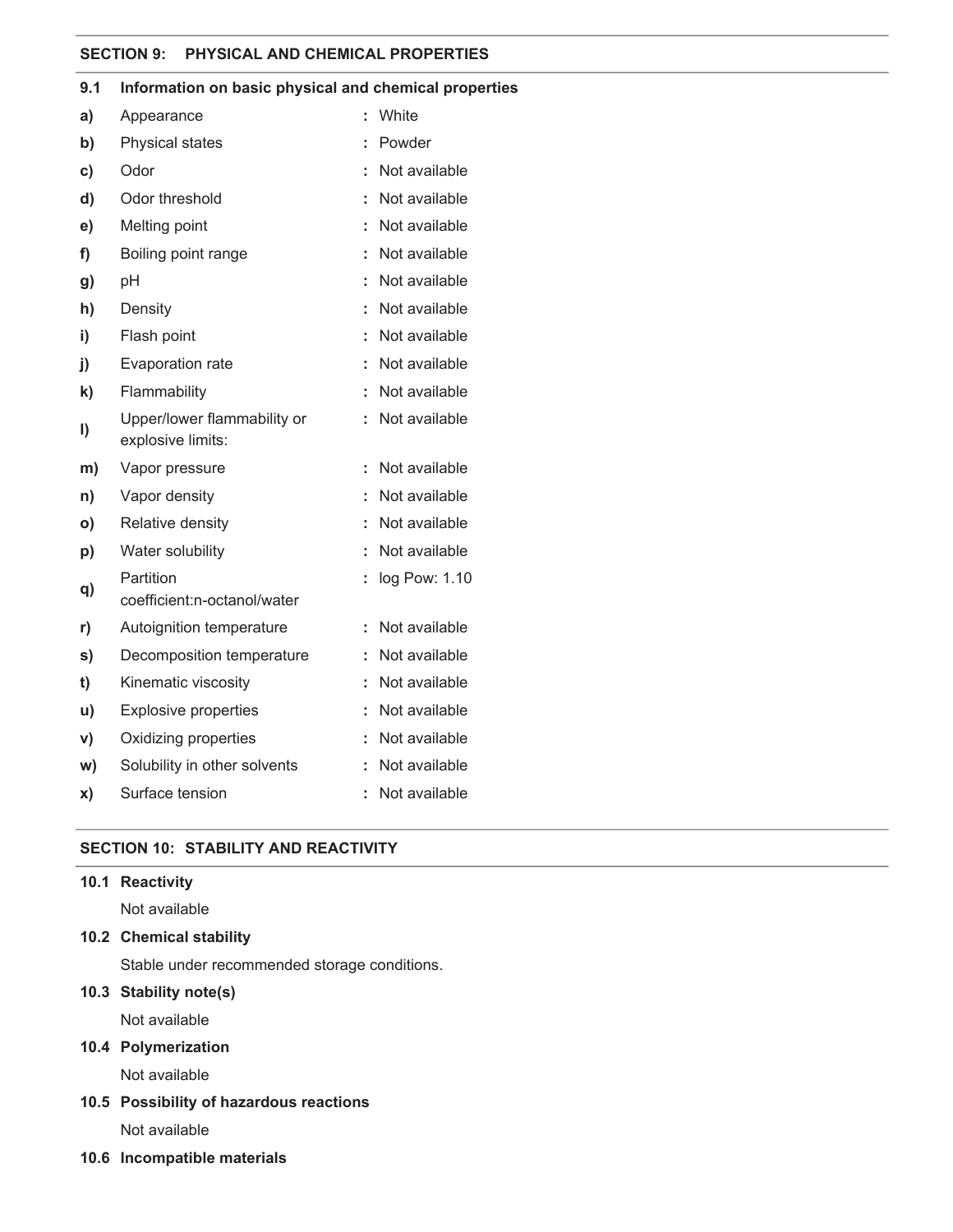Strong oxidizing agents.

## **10.7 Hazardous decomposition products**

Carbon oxides. Phosgene

#### **SECTION 11: TOXICOLOGICAL INFORMATION**

| 11.1 Acute toxicity                                     |  |                                                                                                                                                              |  |  |
|---------------------------------------------------------|--|--------------------------------------------------------------------------------------------------------------------------------------------------------------|--|--|
| LD50 Oral                                               |  | : Not available                                                                                                                                              |  |  |
| LD50 Dermal                                             |  | : Not available                                                                                                                                              |  |  |
| LC50 Inhalation                                         |  | : Not available                                                                                                                                              |  |  |
| 11.2 Skin corrosion/irritation                          |  |                                                                                                                                                              |  |  |
| Not available                                           |  |                                                                                                                                                              |  |  |
| 11.3 Serious eye damage/eye irritation                  |  |                                                                                                                                                              |  |  |
| Not available                                           |  |                                                                                                                                                              |  |  |
| 11.4 Respiratory or skin sensitization                  |  |                                                                                                                                                              |  |  |
| Not available                                           |  |                                                                                                                                                              |  |  |
| 11.5 Germ cell mutagenicity                             |  |                                                                                                                                                              |  |  |
| Not available                                           |  |                                                                                                                                                              |  |  |
| 11.6 Carcinogenicity                                    |  |                                                                                                                                                              |  |  |
| <b>IARC</b>                                             |  | : No component of this product present at levels greater than or equal to 0.1% is<br>identified as probable, possible or confirmed human carcinogen by IARC. |  |  |
| <b>ACGIH</b>                                            |  | : No component of this product present at levels greater than or equal to 0.1% is<br>identified as a carcinogen or potential carcinogen by ACGIH.            |  |  |
| <b>NTP</b>                                              |  | : No component of this product present at levels greater than or equal to 0.1% is<br>identified as a known or anticipated carcinogen by NTP.                 |  |  |
| <b>OSHA</b>                                             |  | : No component of this product present at levels greater than or equal to 0.1% is<br>identified as a carcinogen or potential carcinogen by OSHA.             |  |  |
| 11.7 Reproductive toxicity                              |  |                                                                                                                                                              |  |  |
| Not available                                           |  |                                                                                                                                                              |  |  |
|                                                         |  | 11.8 Specific target organ toxicity - single exposure                                                                                                        |  |  |
| Not available                                           |  |                                                                                                                                                              |  |  |
| 11.9 Specific target organ toxicity - repeated exposure |  |                                                                                                                                                              |  |  |
| Not available                                           |  |                                                                                                                                                              |  |  |
| 11.10 Aspiration hazard                                 |  |                                                                                                                                                              |  |  |
| Not available                                           |  |                                                                                                                                                              |  |  |
| 11.11 Additional Information                            |  |                                                                                                                                                              |  |  |
| Not available                                           |  |                                                                                                                                                              |  |  |

### **SECTION 12: ECOLOGICAL INFORMATION**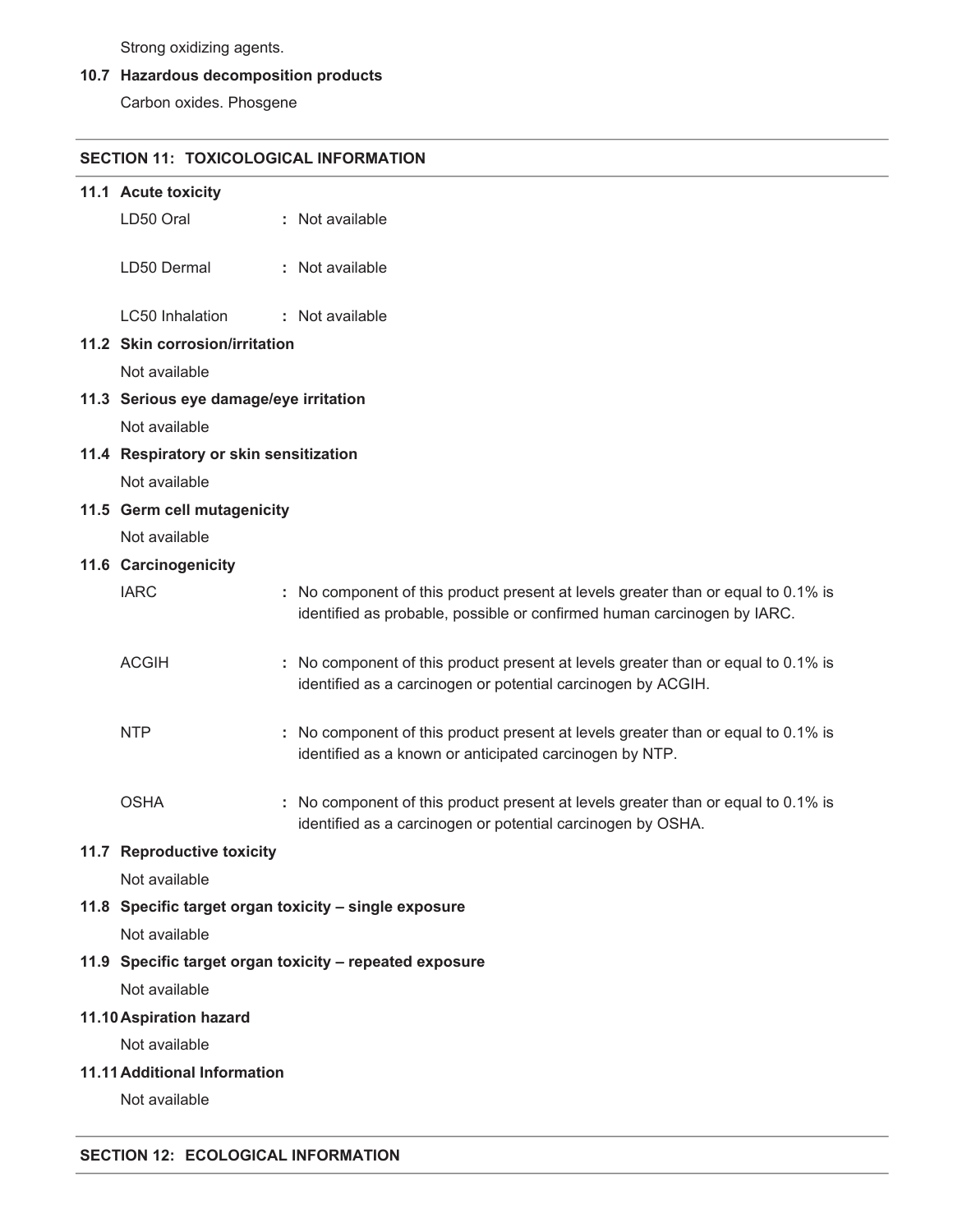### **12.1 Toxicity**

Not available

## **12.2 Aquatic toxicity**

Not available

**12.3 Persistence and degradability**

Not available

**12.4 Bioaccumulative potential**

Not available

## **12.5 Mobility in soil**

Not available

# **12.6 Results of PBT and vPvB assessment**

Not available

### **12.7 Other adverse effect**

Not available

## **SECTION 13: DISPOSAL CONSIDERATIONS**

### **13.1 Product**

Offer surplus and non-recyclable solutions to a licensed disposal company.

## **13.2 Packaging**

Dispose of as unused product.

### **13.3 Recommendation**

Not available

### **SECTION 14: TRANSPORTATION INFORMATION**

### **14.1 DOT (US)**

Not dangerous goods

### **14.2 IMDG**

Not dangerous goods

## **14.3 IATA**

Not dangerous goods

### **SECTION 15: REGULATORY INFORMATION**

### **15.1 SARA**

SARA 313

Section 313 of Title III of the Superfund Amendments and Reauthorization Act of 1986 (SARA). This product does not contain any chemicals which are subject to the reporting requirements of the Act and Title 40 of the Code of Federal Regulations, Part 372.

SARA 311/312 Hazard Categories

Acute health hazard: No

Chronic Health Hazard: No

Fire hazard: No

Sudden release of pressure hazard: No

Reactive hazard: No